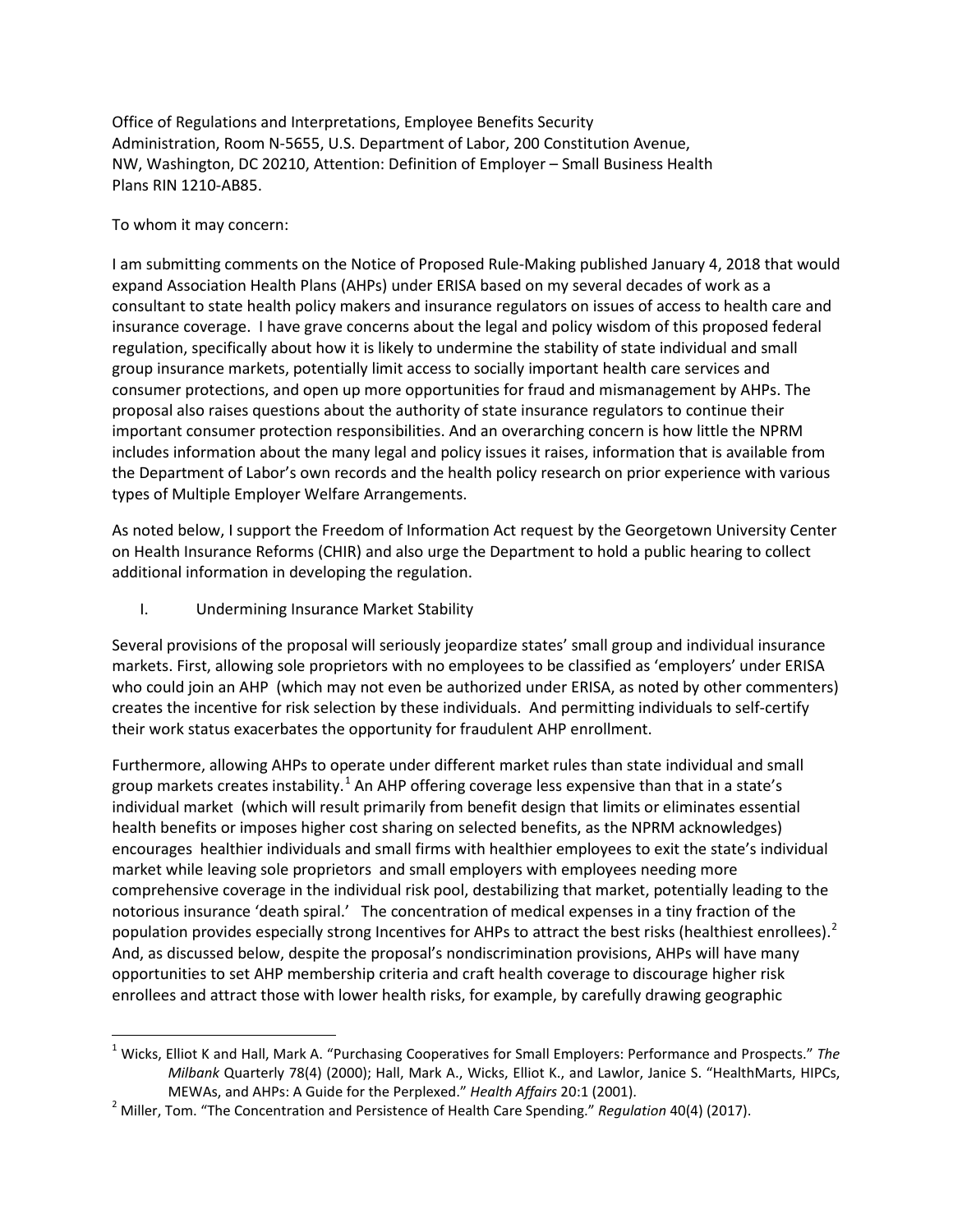boundaries or targeting certain industries or professions to the exclusion of others and by setting premiums based on gender, age, and/or group size, as the proposed rule would permit. As pseudo 'large employer groups,' AHPs would not be subject to single risk pool requirements or participate in risk sharing arrangements to which insurance issuers are subject under the Affordable Care Act (ACA) (and many state insurance laws), designed to minimize uneven risk selection in the small group and individual markets. If AHPs proliferate, sole proprietors and small firms can exacerbate risk selection by moving in and out of various associations as premiums fluctuate, consistently destabilizing these markets.  $^3$  $^3$  A notable example of the problem of regulating AHPs differently from individual and small group markets was the failure of regulated insurance markets in Kentucky due to several factors, including state exemption of AHPs from community rating and other reforms. $4$ 

And while the proposal prohibits AHPs from discriminating in enrollment on the basis of health factors, in a small firm where most employees are healthy and seek lower premiums with less coverage, the employer has an incentive to move less healthy employees needing more care into the individual market. If the AHP plan doesn't meet minimum-value standards (i.e., as required by the ACA), employees are eligible for subsidized coverage in the individual market, which gives employees offered such a plan a choice between a very cheap, employer-subsidized plan or a comprehensive governmentsubsidized plan that is more attractive if they know their health care costs in the coming year are likely to exceed the premium savings. A midyear renewal date can increase the opportunity to game the system. This intensifies the risk segmentation, making coverage even cheaper within the AHP and more expensive in the regulated markets.

Allowing AHPs whose entire purpose is only to offer health insurance is also ill-advised because it creates additional incentives for risk-segmentation. Although the proposed rule would nominally require employers to manage an AHP's operations, given the limited time and nonexistent expertise in health coverage on the part of small firm principals, these employer members are unlikely to actively oversee AHP operations. So rather than 'bona fide' employer organizations (the long-standing standard), AHPs are likely to be managed in fact by third parties with potentially self-interested if not malicious, motives, as discussed below. The only way to avoid these inevitable market disruptions is for the regulation to require that AHPs cover all ACA essential benefits and meet guaranteed issue, risk adjustment, and minimum actuarial value standards, and that insurers include these plans in their single risk pools, in other words, consumer protections that exist in the individual market.

The request for comments asks whether nondiscrimination standards "would create an involuntary cross-subsidization across firms that would discourage formation and use of AHPs." The expression "involuntary cross-subsidization" is simply a disparaging term for what is commonly known as "modified community rating," which is another name for risk pooling, the essence of insurance. People without significant losses pay premiums that are intended to be used to pay other people's claims (plus expenses and expected profit for the entity that takes on the risk and pays the claims). And even if crosssubsidization is defined more narrowly as charging some insureds more than their actuarial cost so that others can be charged less, it still occurs in voluntary insurance markets for various reasons, including the impossibility and inefficiency of perfect underwriting and the value of renewability of benefits.

<span id="page-1-0"></span> <sup>3</sup> Kofman, Mila and Polzer, Karl. *What Would Association Health Plans Mean for California: Full Report.* California

<span id="page-1-1"></span>HealthCare Foundation. Oakland, CA (2004).<br><sup>4</sup> Nichols, George.. *Health Insurance Reform in the 1990s: A Kentucky Perspective. Kentucky Department of* Insurance (1999). Kirk, Adele. "Riding the Bull: Experience with Individual Market Reform in Washington, Kentucky, and Massachusetts." *Journal of Health Policy, Politics, and Law* 25:1 (2000).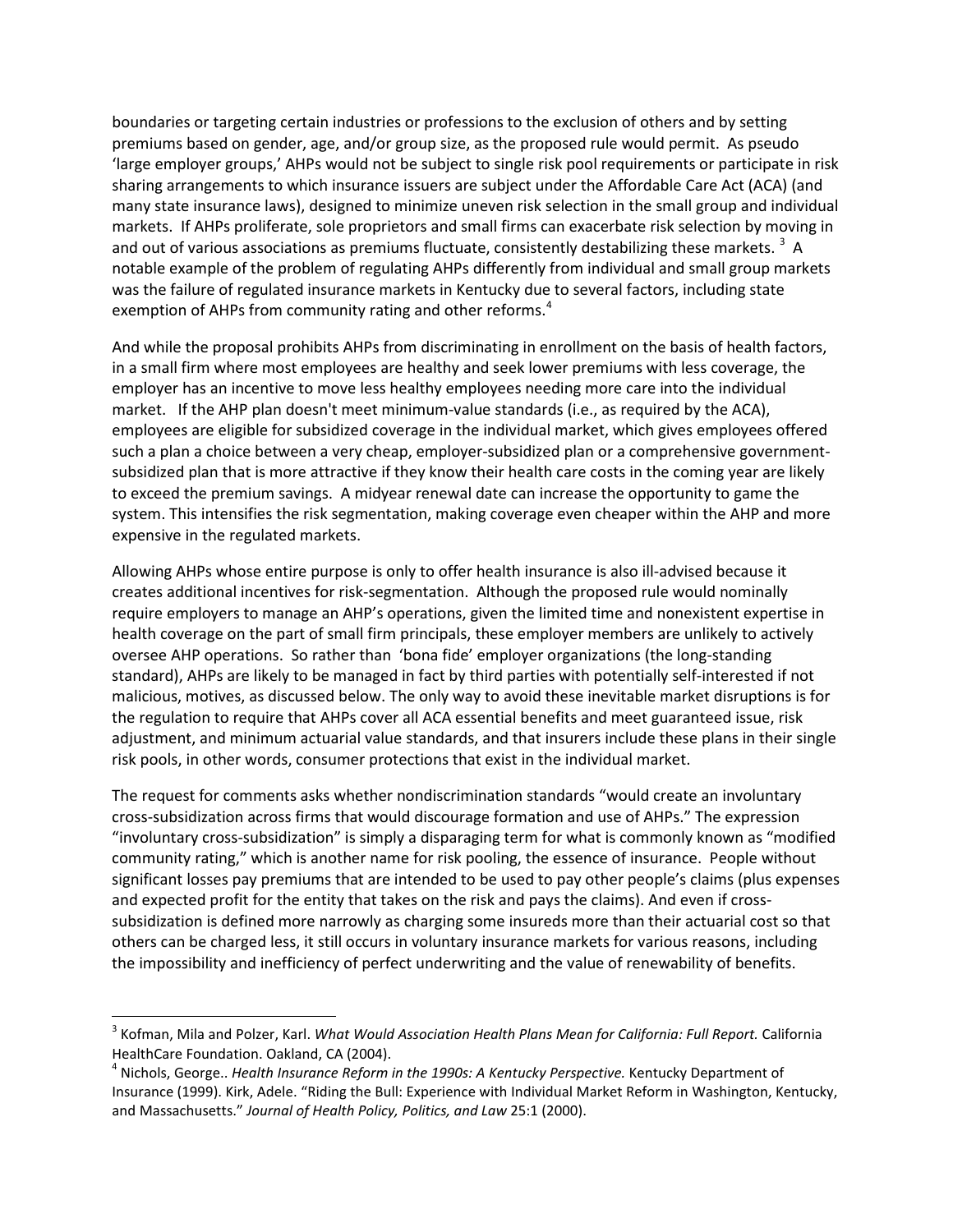State and federal community rating laws correct for a variety of market failures and make available a product that most Americans have demonstrated, both at the ballot box and in the marketplace, that they want – insurance that provides comprehensive benefits, with affordable cost sharing, that is renewable even after one is ill, with limits on the rate that costs increase with age, and the ability to keep these protections in place due to job changes. As a matter of fundamental fairness and sound public policy, community rating goes beyond replicating what an ideal voluntary market would be able to provide: it affords protection to people with congenital health risks who would have been uninsurable at any age in a fully voluntary market. Community rating is now the established law of the land, and the only serious debates in Congress last year were over whether to make changes at the margins, such as the permissible degree of age variation, not whether to abolish it entirely.

Thus, even though nondiscrimination standards might be branded as "involuntary cross-subsidization," it is entirely appropriate for AHPs to be subject to nondiscrimination standards that are equivalent to the standards applicable to all other health plans sold to small employers and self-employed individuals. DOL does not have the power to enact by regulation a measure that is more extreme than anything Congress recently considered, debated, and rejected.

II. Limiting access to socially important health care services

The NPRM asserts that employers should be able to purchase health coverage benefits that they desire. But the essence of any insurance is to pool risks. Because individual consumers know more about their personal health status and risk than any insurer or other third party, allowing choice to purchase health coverage without basic benefits standards entirely undermines the ability of a health plan to pool risks. By aggregating small employers into an AHP and thereby avoiding the small group and individual essential health benefits requirements in the ACA, this proposal creates incentives for employers and sole proprietors to avoid purchasing services they believe they might not need and undercuts the objective of the ACA to pool risk broadly and to assure that Americans have access to socially valuable health care services. An unfortunately timely and obvious example is the importance of substance abuse and mental health services, which are particularly necessary to address the current opioid epidemic. These and other services such as prescription drugs, rehabilitation services, maternity care, and an array of preventive care services may not be what a particular small employer or sole proprietor would choose to buy for himself or herself. But they are mandatory under the ACA precisely because they are appropriate and necessary for some. And everyone in these insurance markets should share in their cost. The proposed regulation will not result in "high quality coverage," as the NPRM alleges.

The NPRM hypothesizes that aggregations of small firms will act like large firms that generally offer comprehensive benefits. But this assumption misconstrues the differences in health coverage decisionmaking by large and small employers: large employers offer health plans that cover the broad range of services to meet the overall and varying needs of their large number of employees. Small firms are able to pick coverage tailored to the potentially idiosyncratic needs of a small number of workers.

III. Potential for Fraud and Financial Mismanagement

The NPRM acknowledges that over many years some MEWAs (particularly those purporting to selfinsure health coverage) have been vehicles for financial mismanagement and sometimes fraud, leaving consumers with millions of dollars in unpaid medical claims. The NPRM cites as references only two very old GAO reports, while recent evidence in the Department's own records illustrates the continuing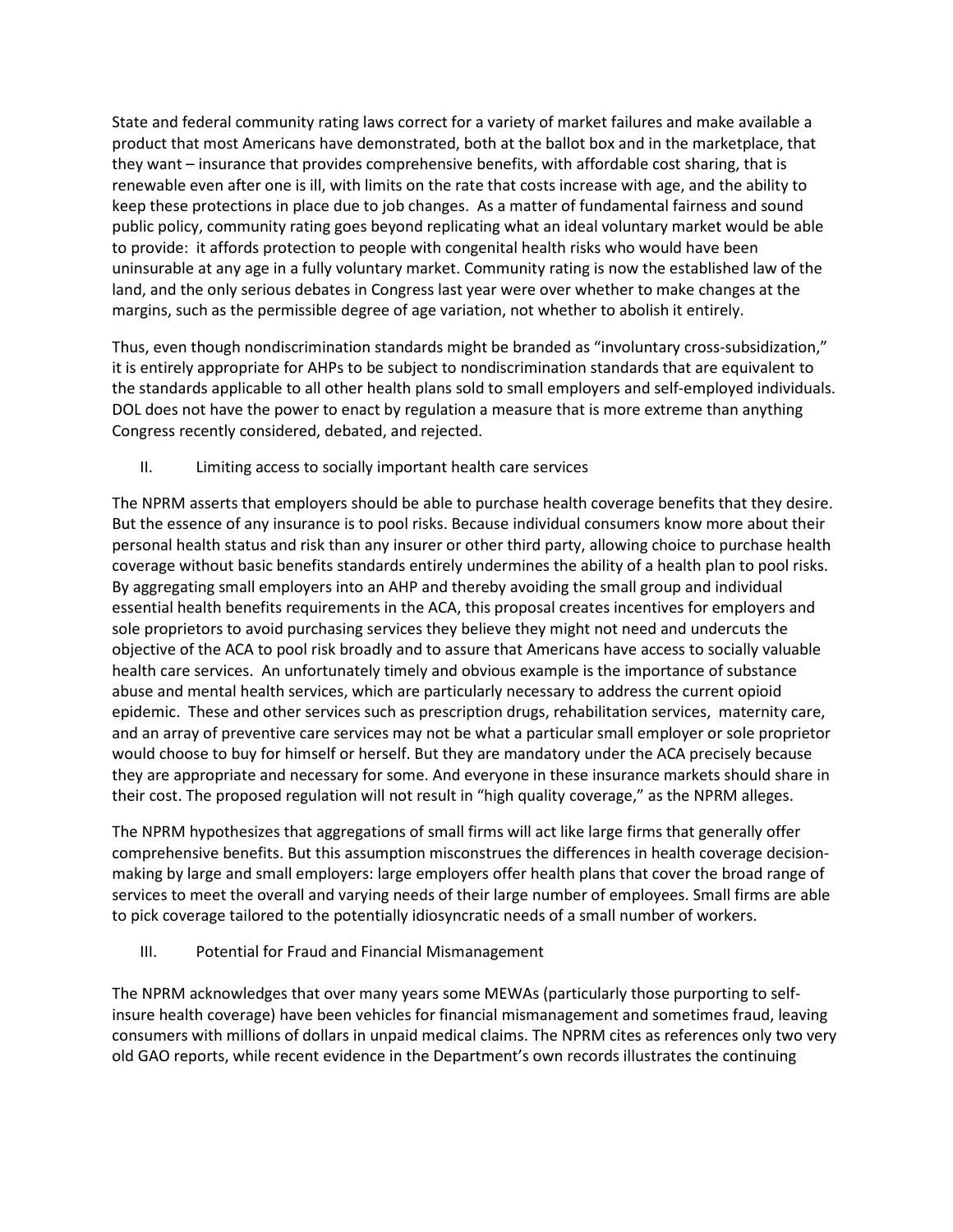problem of these mismanaged arrangements.<sup>[5](#page-3-0)</sup> And other legal and policy research has described these problems with MEWAs in the past.<sup>[6](#page-3-1)</sup>

While even legitimate trade associations have become insolvent due to mismanagement and limited insurance expertise of their self-insured health plans,<sup>[7](#page-3-2)</sup> allowing AHPs to exist solely for the purpose of offering health insurance is an invitation to the creation of risky entities and Ponzi schemes, which nominal participation in and control by small employers are unlikely to prevent. And while (as of 2005) just over half of state laws require self-insured AHPs and other MEWAs to meet all insurance licensing standards, others impose lower solvency requirements and generally do not include AHPs in guaranty funds that protect enrollees' claims in the case of insolvency.<sup>[8](#page-3-3)</sup> Federal regulations to encourage AHP formation should include adequate financial surplus, reserves and stop loss requirements to guard against insolvency.

It is very likely that these financial shenanigans will blossom again with the new crop of AHPs encouraged by the proposed rule. As small group coverage and individual coverage become more expensive, the temptation to succumb to fraud is greater. DOL MEWA enforcement declined after 2013 precisely because the ACA provided affordable coverage to small groups and especially individuals. Small employers could leave their employees to the individual market without serious concern for their welfare.

As discussed below, state insurance regulators have actively pursued this fraud and mismanagement and must remain fully authorized to continue in partnership with the Department of Labor. A 2004 study of state MEWA enforcement reported that to avoid the many potential AHP financial problems one state assigned a full FTE for each of its licensed AHPs.<sup>[9](#page-3-4)</sup>

The Department should not only include all previous research about MEWA/AHP regulation in its NPRM but should have surveyed state insurance regulators for recent enforcement practices and experience. Furthermore the Department must include in its analysis the costs of predictable increased enforcement at both the state and federal levels. It must, for example, estimate the need for many more federal agency staff to respond to the likely increase in consumer complaints and AHP financial disasters, information that is entirely missing from the proposal, as well as the costs likely to be incurred by employers, employees, and health care providers when AHPs fail to pay claims. A 2005 Congressional Budget Office analysis of a bill to authorize AHPs reported that the Department of Labor would need to hire well over 100 new employees and spend more than \$100 million over ten years to monitor AHPs and take action when they failed. The administration's FY 2019 budget proposes only 15 additional FTE for small group health plan policy, oversight, and enforcement activities, far below a level needed to meet these growing responsibilities.

In the ACA, Congress gave DOL additional tools to address fraud and abuse related to AHPs by adding new sections 520 and 521 to Title I of ERISA, which gives DOL a much needed oversight and enforcement tool. DOL has been authorized to act under these provisions since 2010, but to date it has

<span id="page-3-0"></span> <sup>5</sup> U.S. Department of Labor, Employee Benefits Security Administration. *Fact Sheet: MEWA Enforcement.* March 2013.

<span id="page-3-1"></span> $^6$  Kofman, Mila and Libster, Jennifer. "Turbulent Past, Uncertain Future: Is it Time to Re-evaluate Regulation of Self-Insured Multiple Employer Arrangements?" *Journal of Insurance Regulation* 23(5) (2005).<br>
<sup>7</sup> Kofman and Libster, note 6.<br>
<sup>8</sup> Kofman and Lipster, note 6.

<span id="page-3-2"></span>

<span id="page-3-3"></span>

<span id="page-3-4"></span>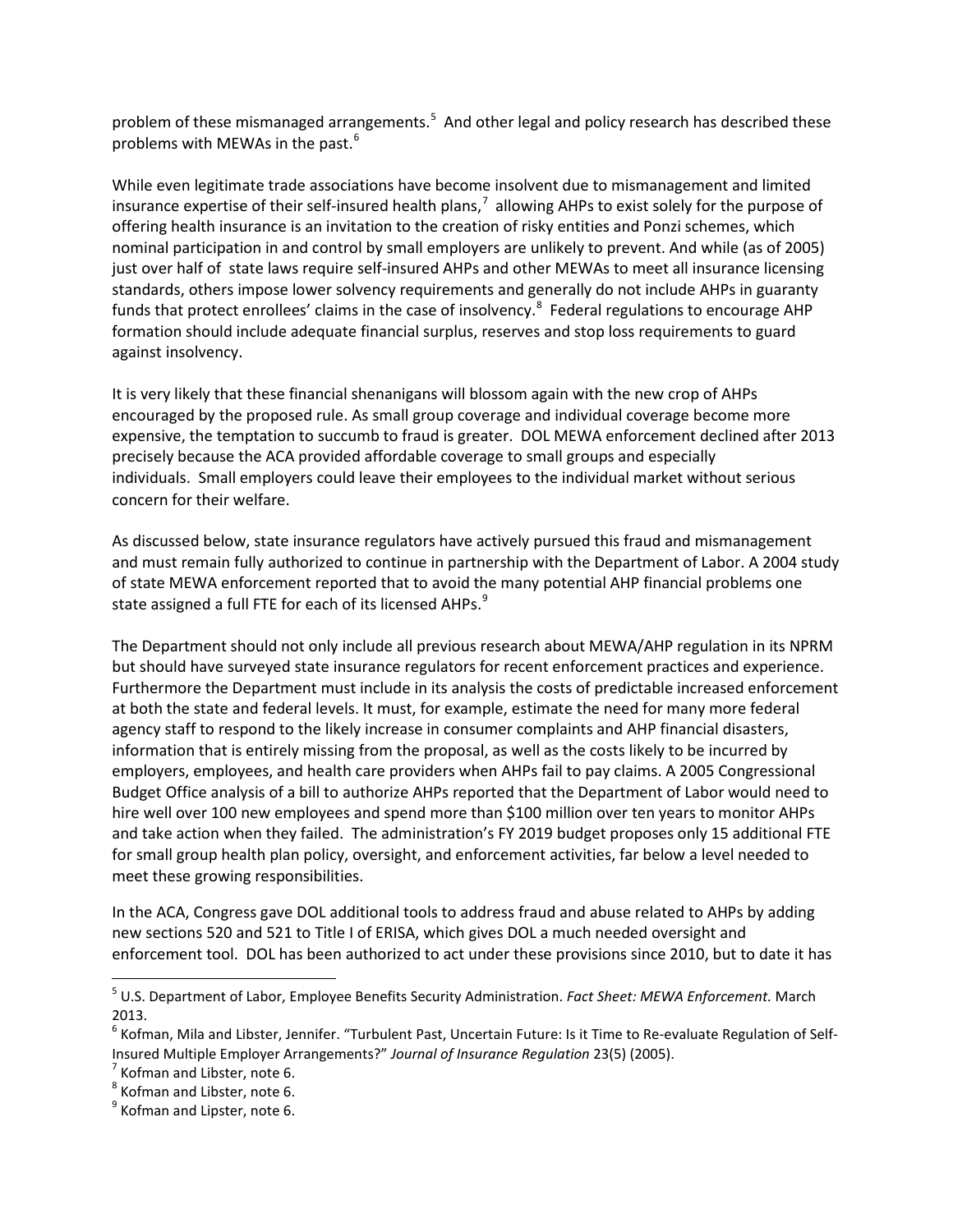not issued regulations to implement section 520. A DOL Office of Inspector General Report from September 30, 2011<sup>[10](#page-4-0)</sup> noted EBSA's failure to implement this provision which "authorizes the Department to determine standards, or issue orders, regarding when persons providing insurance through MEWAs are subject to State law as a means to prevent fraud and abuse." EBSA noted in its response to the Inspector General's report that it would move forward with issuing regulation and implementing this provision. I urge DOL to begin the rulemaking process and to implement this critical authority under section 520 prior to moving forward with any proposal that would result in the proliferation of AHPs.

IV. Impact on State Authority to Regulate MEWAs

States have more than a century's history of regulating insurance, authority specifically sanctioned by Congress in the McCarran-Ferguson Act of 1946. Regulating health insurance includes an array of standards such as setting premium rates, financial reserves to assure that medical claims can be paid, guaranty funds in the case of insolvency, benefits mandates, and grievance resolution procedures at both the insurer and state agency levels. In its 1982 Erlenborn amendments to address financial problems with MEWAs, Congress explicitly allowed states to regulate insured MEWAs regarding financial solvency but more broadly to regulate self-insured MEWAs under state law in all respects not inconsistent with ERISA, unless the Secretary of Labor exempts MEWAs from state oversight.

The proposed regulation complicates state authority when an AHP operates in more than one state. A final regulation must indicate explicitly that small employer AHPs, including, the ones covering people in more than one state, must comply with all state laws in states in which they operate and continue to be subject to state oversight and regulation.

In response to the Department's request for information on the issue of whether to grant exemptions to self-insured MEWAs, I urge you not to remove states from their important role protecting consumers. Besides solvency oversight, states have adopted consumer protection standards that can be applied to self-insured MEWAs, for example requiring health insurers and managed care plans to process consumer complaints (including independent medical review where health plans refuse to cover a medical service), assure adequacy of provider networks, and provide sufficient information for consumers to use their care and coverage appropriately. Furthermore, state insurance regulatory agencies themselves play a vital role in accepting and resolving complaints from individual consumers – and states have a much greater capacity to do so than the Department's national and regional offices. <sup>[11](#page-4-1)</sup>

The Department of Labor has a poor track record in MEWA oversight. It does not routinely review Form M-1 filings or follow up when those are incomplete or suggest potentially suspicious behavior. And unlike state insurance regulators' authority to conduct ongoing market conduct review, the DOL typically initiates enforcement action only when a health plan is failing to pay claims.

As noted above, if the U.S. Department of Labor is expected to increase its capacity to oversee and prosecute AHP mismanagement and fraud, these costs must be identified in the NPRM and included in the administration's budgets. But even an expanded DOL capacity to oversee AHPs will never match

<span id="page-4-0"></span> <sup>10&</sup>quot;Further Action by EBSA Could Help Ensure PPAC Implementation and Compliance," Department of Labor ,Office of Inspector General - Office of Audit, September 30 , 2011. [https://www.oig.dol.gov/public/reports/oa/2011/09-](https://www.oig.dol.gov/public/reports/oa/2011/09-11-003-12-121.pdf)

<span id="page-4-1"></span>[<sup>11-003-12-121.</sup>pdf](https://www.oig.dol.gov/public/reports/oa/2011/09-11-003-12-121.pdf)<br><sup>11</sup> Butler, Patricia A. and Polzer, Karl. *Regulation of ERISA Plans: The Interplay of ERISA and California Law.* ISBN 1-932064-04-4. California Health Care Foundation. Oakland, CA. (2002)